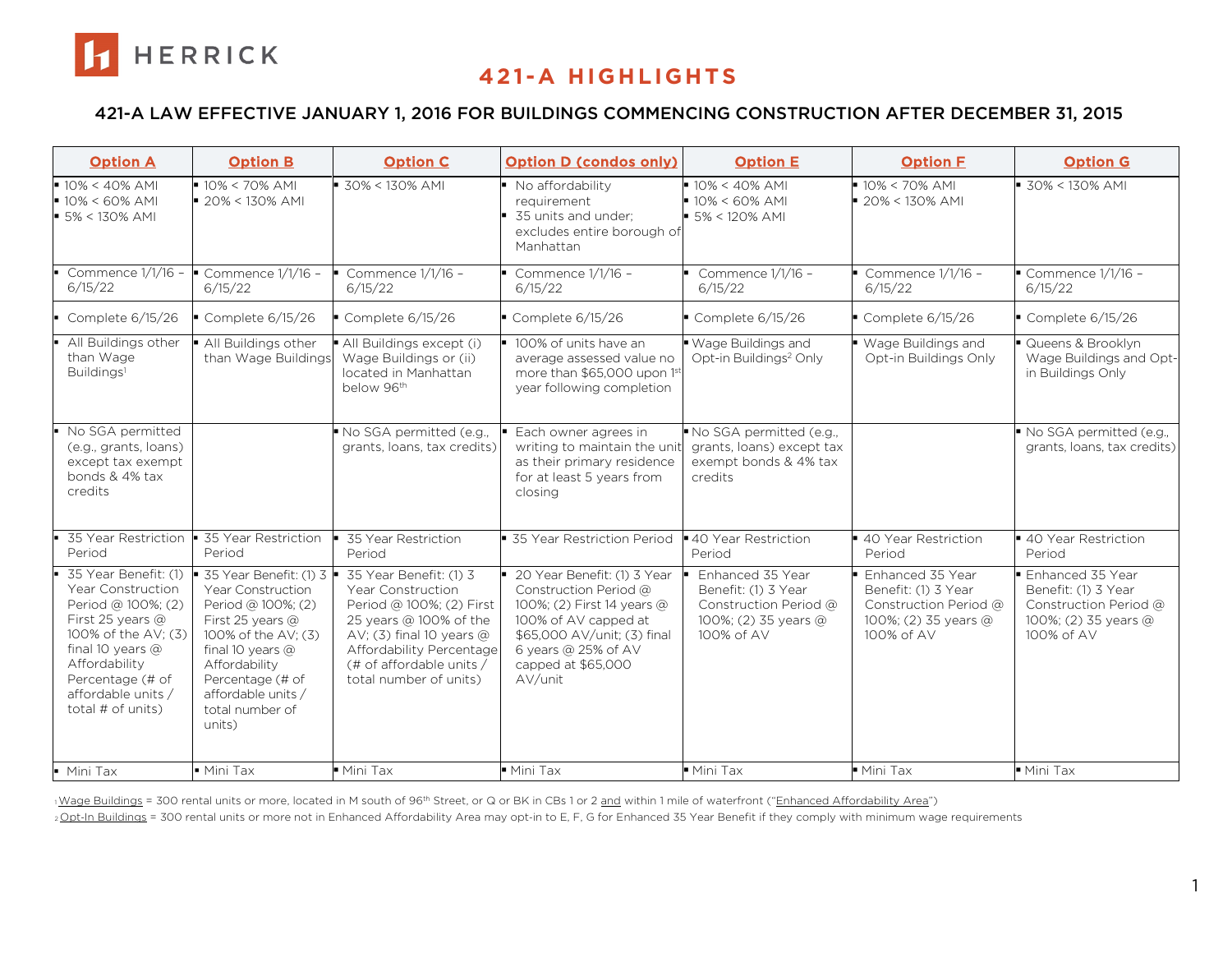

### 421-A LAW EFFECTIVE JANUARY 1, 2016 FOR BUILDINGS COMMENCING CONSTRUCTION AFTER DECEMBER 31, 2015

#### Applicable to All Buildings:

- **Eligible multiple dwelling must be 6 units or more**
- Eligible site is either (a) a tax lot containing an eligible multiple dwelling or (b) a zoning lot containing two or more eligible multiple dwellings
- **Must commence 1/1/2016 6/15/2022**
- Must complete by 6/15/2026
- Commencement = Minimum of Foundation Permit and Installation of a Pile
- **Completion = TCO on all residential units**
- Construction Period = later of commencement date or 3 years before completion date; ends on the day before completion date
- Mini Tax = total assessed value of the property during the tax year prior to the commencement date, without regard to any exemption in effect during that year, and multiplying it against the current tax rate
- **Application filing fee: \$3000/unit**

### Enhanced Benefit Opt-In by Non-Wage Buildings

 300+ unit buildings outside of the Enhanced Affordability Area may elect to opt-in to Affordability Options E, F or G provided they comply with the minimum wage requirement and provisions. These buildings will be considered Brooklyn or Queens Wage Buildings. Election must be made on the application and can't be changed thereafter.

### Minimum Wage and Certified Payroll Requirements

- Applicant must hire a CPA ("independent monitor") to submit to the NYC Comptroller's office a project-wide certified payroll report within 1 year of completion, which is based upon contractor certified payroll reports, which shall be submitted to the CPA within 90 days of completion of work. These certified payroll reports set forth total numbers of construction work, aggregate amount of wages and employee benefits, and calculates the average hourly wage.
- Failure to timely submit certified payroll reports shall be subject to \$1,000 fine per week, capped at \$75,000.
- If the average hourly wage is less than the minimum wage, the applicant shall pay a  $3<sup>rd</sup>$  party fund administrator within 120 days of the submission of the project-wide certified payroll report, who then distributes payment to the construction workers.
- <sup>3rd</sup> party fund administrator receives/disburses the funds to construction workers and is appointed by HPD and "recommended" by REBNY/Building & Construction Trades Council for 3-year term.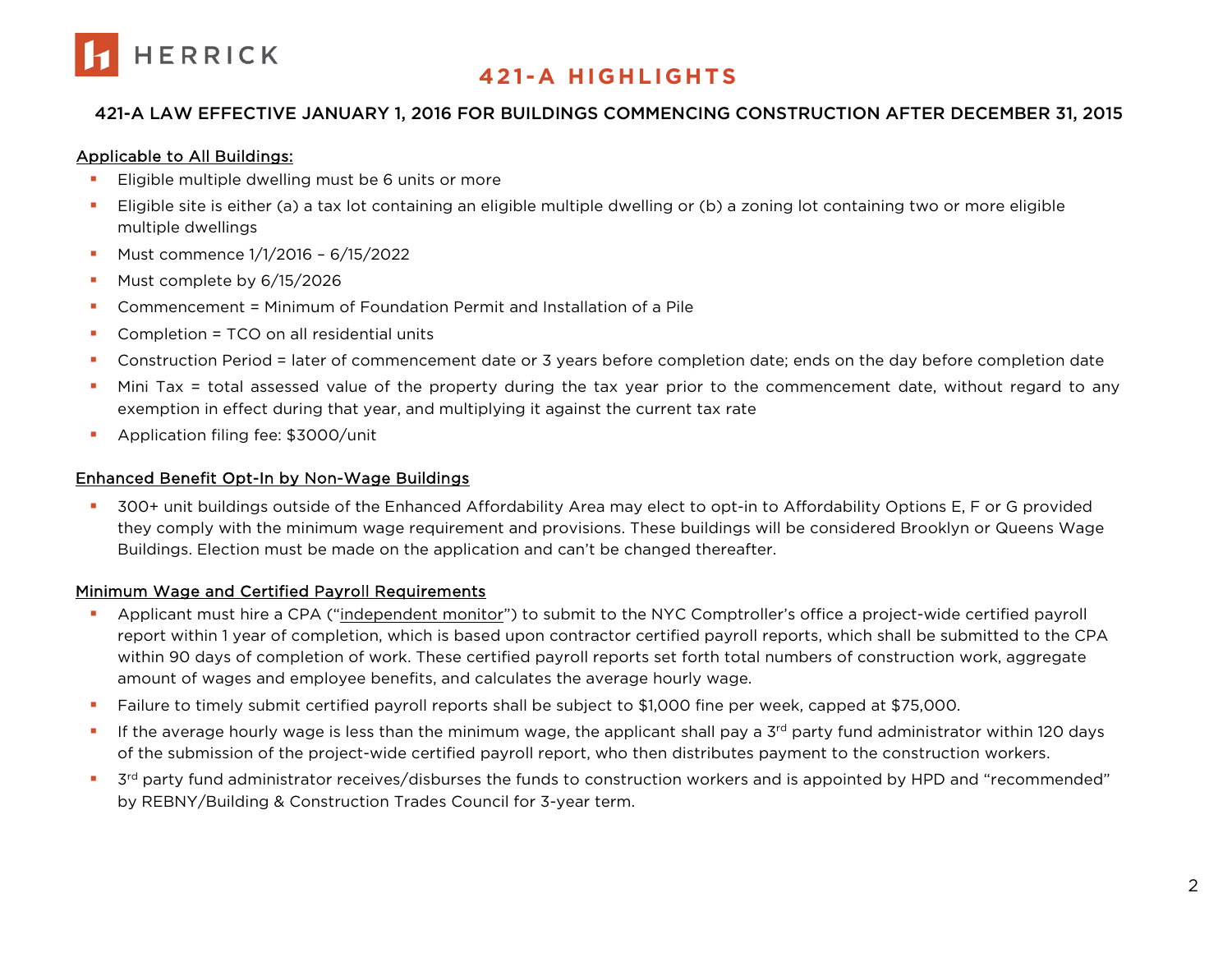

### 421-A LAW EFFECTIVE JANUARY 1, 2016 FOR BUILDINGS COMMENCING CONSTRUCTION AFTER DECEMBER 31, 2015

#### **Penalty for noncompliance of Minimum Wage requirements**

- o If the average hourly wage is within 15% of the minimum wage, applicant has 120 days from submission of the project-wide certified payroll report to give an amount equal to the deficiency to the  $3<sup>rd</sup>$  party fund administrator.
- o If the average hourly wage is more than 15% below the minimum average hourly wage, then the applicant shall be fined an additional 25% of the amount of the deficiency ("25% penalty"), unless the eligible multiple dwelling was subject to a job action that delayed work.
- o An applicant is subject to a \$1,000/week fine capped at \$75,000 for the following: Failure to (a) timely submit certified payroll reports; (b) timely pay the third-party fund administrator the deficiency; or (c) timely pay HPD the 25% penalty.
- o An applicant is not liable for penalties relating to or resulting from contractor fraud, mistake, negligence, etc. but still liable for payment to the third party fund administrator even if the deficiency was caused by the contractor, unless HPD finds in its sole discretion that the deficiency was caused by the contractor's fraud, mistake, negligence, etc.

#### Other Notables:

- **The Geographic Exclusion Area, 421-a Negotiable Certificates, and Site Eligibility Test have been eliminated.**
- **Election.** Previously commenced buildings (commenced on or before 12/31/2015) that have not received 421-a benefits yet may elect to comply with any applicable affordability option and receive benefits under the new 421-a law.
- **Building Service Employees / Prevailing Wage**. All building service employees shall receive the applicable prevailing wage during the restriction period. Excludes: buildings with less than 30 units or 100% affordable buildings with at least 50% @ 125% AMI.
- **Multiple Tax Lots.** A zoning lot consisting of two or more tax lots may list one or more of such tax lots on an application to determine eligibility for benefits. Benefits for each multiple dwelling shall commence upon commencement of construction of such multiple dwelling. All buildings must be on one application.
- **Replacement Ratio.** If the land on which the new 421-a building is being constructed contained dwelling units within 3 years of the construction commencement date, then the 421-a building must include at least one affordable unit for each prior dwelling unit.
- **Percentage of affordable units and Required Bedrooms.** Either (A) the affordable units shall have a unit mix proportional to the market units, or (B) at least fifty percent (50%) of the affordable shall have two or more bedrooms, and no more than twenty-five percent (25%) of the affordable units shall have less than one bedroom.
- Rent Stabilization. All affordable units shall be subject to rent stabilization during the restriction period. However, tenants holding a lease and in occupancy of such affordable housing units at the expiration of the restriction period shall have the right to remain as rent stabilized tenants for the duration of the occupancy, which may go beyond the applicable restriction period. If benefits are terminated/revoked for noncompliance: (i) all RS units remain subject to RS for the restriction period as if the benefits had not been terminated/revoked; (ii) all